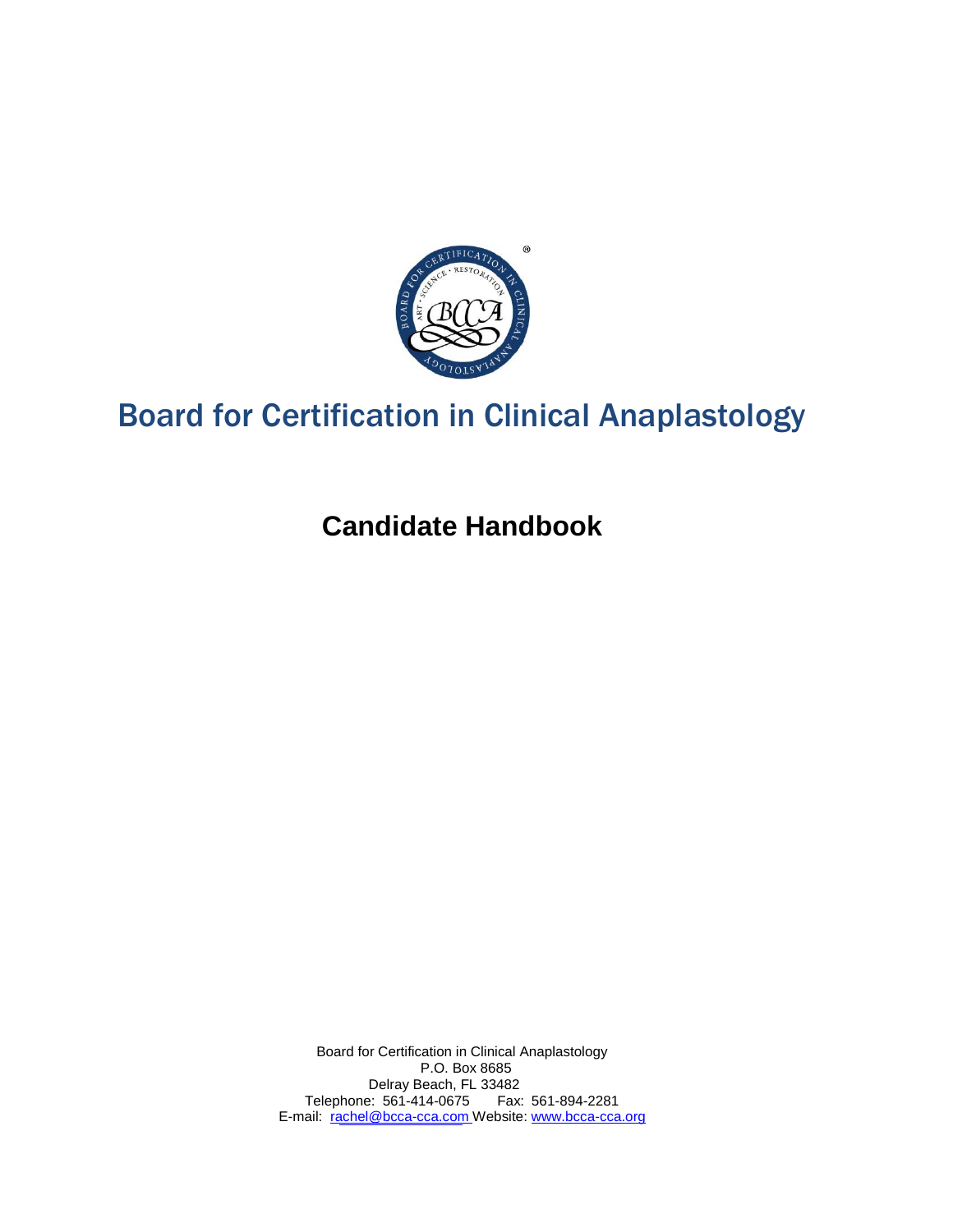# Board for Certification in Clinical Anaplastology **Candidate Handbook**

# **Table of Contents Page**

| Introduction                                                 | 3     |
|--------------------------------------------------------------|-------|
| Certification vs. Licensure                                  | 3     |
| <b>BCCA Credentialing</b>                                    | 3     |
| Scope of Practice                                            | $3-6$ |
| <b>Future Developments</b>                                   |       |
| Supervision of Non-Certified Level Clinical Anaplastologists |       |
|                                                              |       |
| <b>Certification Exam Eligibility</b>                        |       |
| The Application Process                                      |       |
| <b>Non-Discrimination Statement</b>                          | 8     |
| Determining Candidate Eligibility                            | 8     |
| The Exam Process                                             | 8     |
| <b>Exam Cancellation Policies</b>                            | 8     |
| Re-taking the Exam                                           | 9     |
| <b>Completion of Certification</b>                           | 9     |
| Preparing for the Exam                                       | 9     |
| Candidate Records & Confidentiality                          | 10    |
| Recertification & Continuing Education Requirements          | 10    |
| <b>BCCA Code of Conduct</b>                                  | 11    |

# **Additional BCCA Program Documents for Reference\***

The following additional documents are available for download at the BCCA web site at [www.bcca-cca.org](http://www.bcca-cca.org/)

- *Eligibility Requirements & Application For Eligibility*
- *Practice (Job/Task) Analysis Summary Report (available by special requestonly)*
- *Examination Blueprint*
- *Clinical Anaplastology Study Bibliography*
- *Examination Policies & Procedures*
- *Recertification Requirements & Guidelines for CCAs*
- *Code of Conduct & Administrative Procedures Manual*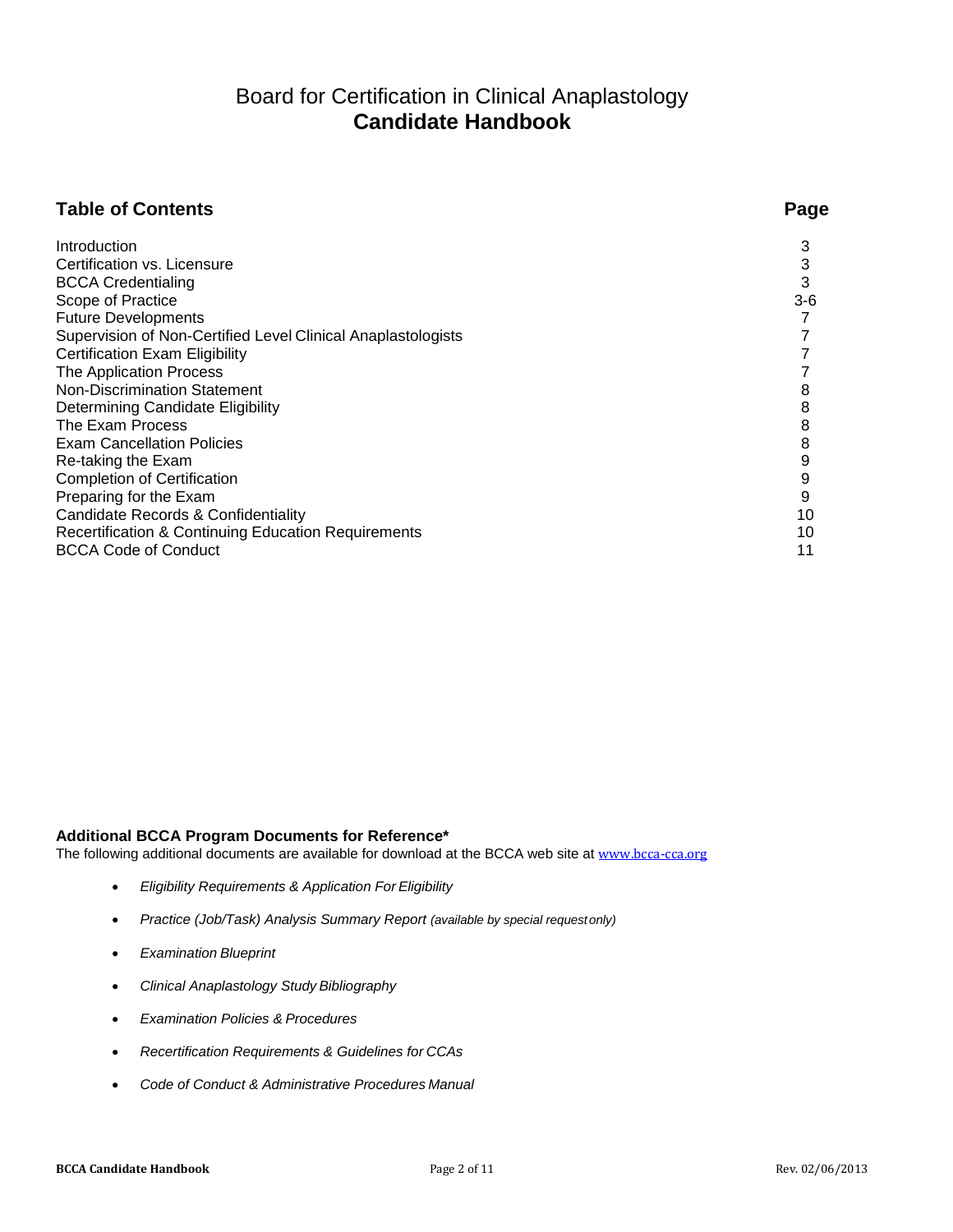# <span id="page-2-0"></span>**Introduction**

The Board for Certification in Clinical Anaplastology is a non-profit corporation chartered in 2002. The Board's mission is to promote and provide certification in Clinical Anaplastology for the enhancement of patient care and professional practice.

In order to obtain the CCA credential (Certified Clinical Anaplastologist), an individual must fulfill eligibility requirements established by the board and then pass the BCCA certification exam.

As a member of the National Organization for Competency Assurance (NOCA), the BCCA's goal is to follow the *"Standards for Accreditation of National Certification Organizations*" established by the National Commission for Certifying Agencies (NCCA), with the intention of applying for accreditation through the NCCA. The NCCA is the accrediting body of NOCA. These two organizations are recognized leaders in setting quality standards for credentialing organizations to ensure the health, welfare, and safety of the public.

This handbook has been developed for individuals who are candidates for certification in clinical anaplastology. The purpose of the Certified Clinical Anaplastologist (CCA) Candidate Manual is to provide candidates with a step-by-step preview of the certification process. It contains information on eligibility requirements, the application process, and a variety of other important topics. Candidates are responsible for becoming familiar with its contents and using it in completing the certification process. In publishing this manual, the Board for Certification in Clinical Anaplastology hopes to promote better understanding of both the standards that are represented by certification and the process by which it recognizes achievement of those standards.

# <span id="page-2-1"></span>**Certification vs. Licensure**

There are important distinctions between licensure and certification. Licensure refers to the *laws* which regulate a given occupation. Licensure occurs at the state level, and therefore, scope of practice descriptions may vary from state to state. Its purpose is essentially twofold: (1) title protection, i.e. the prevention of unqualified individuals utilizing the given title, and (2) scope of practice, i.e. defining the specific tasks that constitute the practice of the given occupation. **Certification, on the other hand, is a non-statutory process whereby an accrediting body grants recognition to an individual for having met predetermined professional qualifications. The Board for Certification in Clinical Anaplastology is a credentialing organization granting certification and not an organization granting licensure.**

# <span id="page-2-2"></span>**BCCA Credentialing**

The credential awarded by the Board for Certification in Clinical Anaplastology (BCCA) is designated as CCA, Certified Clinical Anaplastologist. A certified clinical anaplastologist is a health care professional whose demonstrated experience and knowledge clinical anaplastology services has been credentialed by the BCCA. Such individuals have met eligibility criteria, a passing examination score, continuing education requirements, and adhere to ethical and professional standards set forth by the BCCA.

Clinical Anaplastology certification is available through the Board for Certification in Clinical Anaplastology for all of those who meet the eligibility criteria. Candidates who wish to be awarded the credential CCA must first meet the eligibility criteria and successfully pass an examination. See: Certification Exam Eligibility. Incorporated in 2002, the BCCA currently operates as an independent non-profit corporation whose primary function is to administer a certification examination as a means of attesting to the competency of the anaplastologist. The BCCA goal is to follow the guidelines of the National Commission for Certifying Agencies (NCCA) prior to recognition by NCCA.

All certified individuals, will maintain their certification in good standing by meeting periodic continuing education requirements and payment of an annual renewal fee. In compliance with Standard 19, the NCCA standards for certification programs, the BCCA publishes a recertification procedures policy.

For a complete copy of *Recertification Requirements & Guidelines for Certified Clinical Anaplastologists*, please visit the BCCA web site.

# <span id="page-2-3"></span>**Scope of Practice**

#### Purpose

The purpose of this section is to delineate the scope of practice for a BCCA certified clinical anaplastologist. Each health profession has a scope of practice statement that describes in a general way what the profession does and the methods that it uses. Scope of practice is a terminology used by state licensing boards for various professions that define the procedures, actions, and processes that are permitted for the licensed individual by law.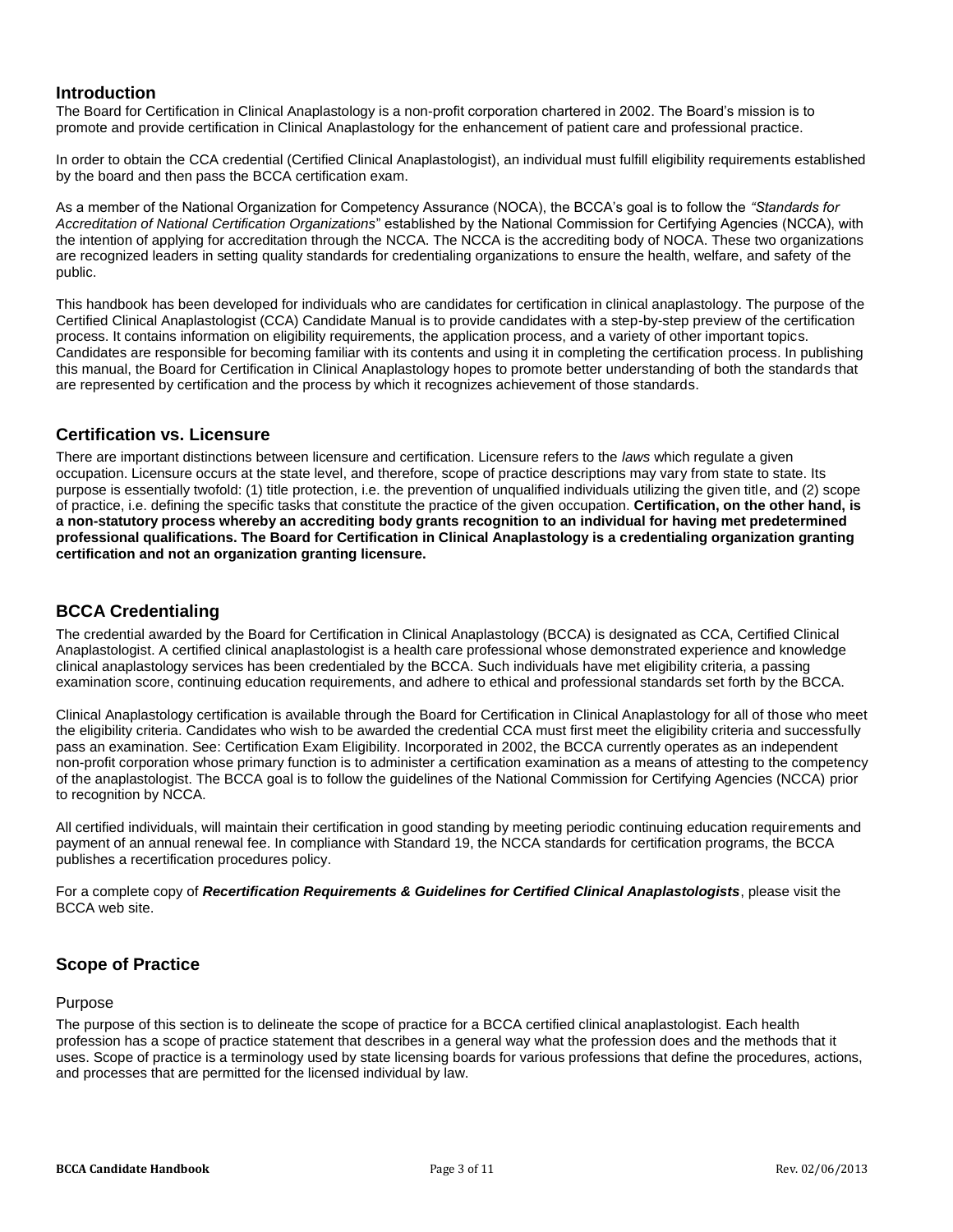#### What is a Clinical Anaplastologist?

A clinical anaplastologist is a health care professional that provides custom-designed, fabricated and fitted extraoral aesthetic prostheses or other medical devices that are non-weight bearing, as specified in the BCCA scope of practice. This is based on a physician's referral and clinical assessment, to support, modify, replace, protect or restore an anatomical structure.

Anaplastology patients have three general etiologies; congenital malformations that require augmentation and cancer or trauma ablations that result in a loss of anatomical structure requiring replacement. Anaplastologists work with other members of a rehabilitative health care team in either multidisciplinary or interdisciplinary environments to help to return patients to a normal daily life by creating life-like prosthesis that help normalize the appearance of lost, missing, or damaged soft tissue. Competent analytical, clinical and technical skills are required to perform safe and effective patient care.

#### **Background**

Anaplastology is a profession with deep historical roots in rehabilitative medicine. For years anaplastologists have provided prostheses and other medical devices which required extra attention to esthetic design and appearance. Advancements in patient care over the last 20 years have increased the need for a dedicated level of clinical and technical skill necessary to conduct safe and effective anaplastology practice in conjunction with emerging technologies and a higher expectation of quality care. Anaplastologists work in a variety of practice settings utilizing a unique skill set to create innovations in anaplastology and advance quality patient care.

#### Driving Principles

The foundations of the biological sciences such as gross anatomy, pathophysiology, and the material sciences are integral to the anaplastologist's ability to derive a patient treatment plan. At the same time, it is also crucial that an anaplastologist have an understanding of artistic principles related to sculpting, mold making and color theory in order to create the most realistic prosthesis possible. A grasp of medical terminology and basic psychology complete the anaplastologist's ability to provide comprehensive care in being able to empathetically address the motivations and expectations of their patients and communicate with their medical colleagues as part of an integrated health care team. *Patient assessment, treatment planning, implementation, prosthetic delivery*, and *follow-up care* are the responsibility of the clinical anaplastologist and must be conducted in strict compliance of *ethical and professional standards*.

#### Defining the CCA's Scope of Practice

The scope of practice is limited to that which the law allows based on the specific educational requirements and experience, and specific demonstrated competency of the practitioner. Each state has laws, licensing bodies, and regulations that describe requirements for education and training, and define *scope of practice* <sup>1</sup>. The scope of practice statement is not safeguarded in the sense that it does not prevent others from performing the same activities. Rather, it acknowledges the overlapping scope of practice of the health professions and prohibits people from performing activities that they are not regulated to do so by law. Clinical Anaplastology *is not* a regulated health care profession. For the purposes of certification for Clinical Anaplastology, scope of practice is defined by the *Job Task Analysis* conducted by the BCCA and limited by what individual state laws. *Certification* is an occupational designation issued by an organization that provides confirmation of an individual's qualifications in a specified profession. It implies an assurance that an individual has a certain skill level pertaining to an occupation that is maintained over time through continued education $^2$ .

- 1. "Scope of practice." *Wikipedia, The Free Encyclopedia*. 20 Feb 2009, 01:19 UTC. 3 Mar 200[9](http://en.wikipedia.org/w/index.php?title=Scope_of_practice&oldid=271968092) [http://en.wikipedia.org/w/index.php?title=Scope\\_of\\_practice&oldid=271968092.](http://en.wikipedia.org/w/index.php?title=Scope_of_practice&oldid=271968092)
- 2. National Commission for Certifying Agencies

# Practice Settings

Based on demographic information collected in conjunction with the Job Task Analysis Study carried out by the BCCA, Anaplastologists may practice in the following settings, including, but not limited to:

- 1. Private Practice
- 2. Teaching Medical Center
- 3. General Hospital or Clinic
- 4. Research Facility
- 5. University
- 6. VA or other Government entity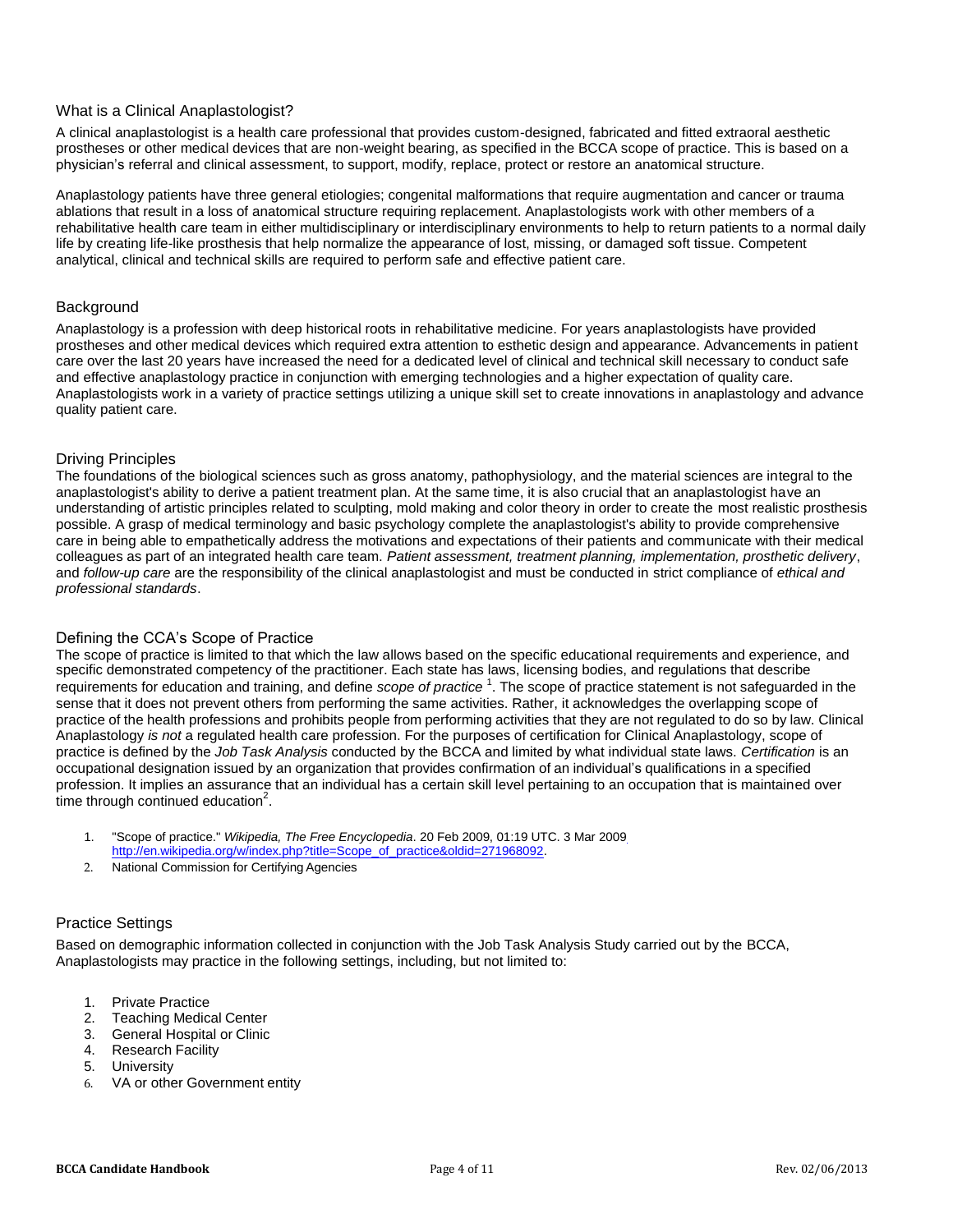# **Role Delineation: As Defined by the Job Task Analysis Study**

The BCCA performed a Job Task Analysis (JTA) in 2007, to identify the domains of practice, tasks performed, and knowledge required for safe and effective performance on the job. These Domains, Tasks and Knowledge Statements delineate the areas of responsibility for a clinical anaplastologist and form the basis for question writing and examination construction This information, which forms the *Candidate Examination Blueprint*, is found below as well as on the BCCA web site.

#### Domains & Tasks

#### **Domain I – Assessment (constitutes 17% of exam)**

A Clinical Anaplastologist is able to perform a comprehensive assessment of the patient to obtain an understanding of the patient's anaplastology needs. Tasks associated with this domain include:

- 1. The Review of patient referral information and medical history.
- 2. Conducting patient consultation to establish expectations and assessmotivations.
- 3. Performing a pre- or post-surgical physical examination of the treatment site
- 4. Educating the patient regarding treatment options.

#### **Domain II - Treatment Planning (constitutes 12% of exam)**

A Clinical Anaplastologist is able to devise a comprehensive treatment plan address the needs and goals of the patient. Tasks associated with this domain include:

1. The integrate assessment data and relevant information to determine the course of treatment.

#### **Domain III – Implementation (constitutes 47% of exam)**

A Clinical Anaplastologist is able to implement the clinical and technical aspects of the treatment plan in order to achieve the anaplastology goals of the patient. Tasks associated with this domain include:

- 1. Acquire patient physical data (e.g., measurements, tissue color, photographs, patient models)
- 2. Design/create the prosthetic pattern/prototype
- 3. Verify fit, form and function and modify the prostheticpattern/prototype
- 4. Design and fabricate the mold
- 5. Prepare the prosthetic materials for casting (e.g., intrinsic coloration, primers, silicones, acrylics)
- 6. Cast and cure the prosthesis
- 7. Finish, fit and adjust the prosthesis (e.g., extrinsic coloration, refinement of margins, characterization)

#### **Domain IV – Delivery (constitutes 10% of exam)**

A Clinical Anaplastologist is able to ensure the safety of the prosthetic device in delivering it to the patient and determine if the anaplastology goals have been met. Tasks associated with this domain include:

- 1. Educate the patient in the use, care and maintenance of the prosthesis and surrounding tissue.
- 2. Assess the patient's comfort, acceptance and use of the prosthesis.

#### **Domain V - Follow-up Care (constitutes 6% of exam)**

A Clinical Anaplastologist is able to provide continuing patient care and periodic evaluation to ensure the viability of the patient's tissue site and safety of the prosthetic device. Tasks associated with this domain include:

- 1. Re-educate the patient
- 2. Adjust the prosthesis

#### **Domain VI - Ethics & Professional Issues (constitutes 8% of exam)**

A Clinical Anaplastologist is able to comply with all ethical and legal requirements or jurisdictions regulating the practice of Anaplastology.

- 1. Anaplastology practice is performed in a manner consistent with applicable ethics codes and professional standards
- 2. Anaplastologists maintain comprehensive and up-to-date patientrecords.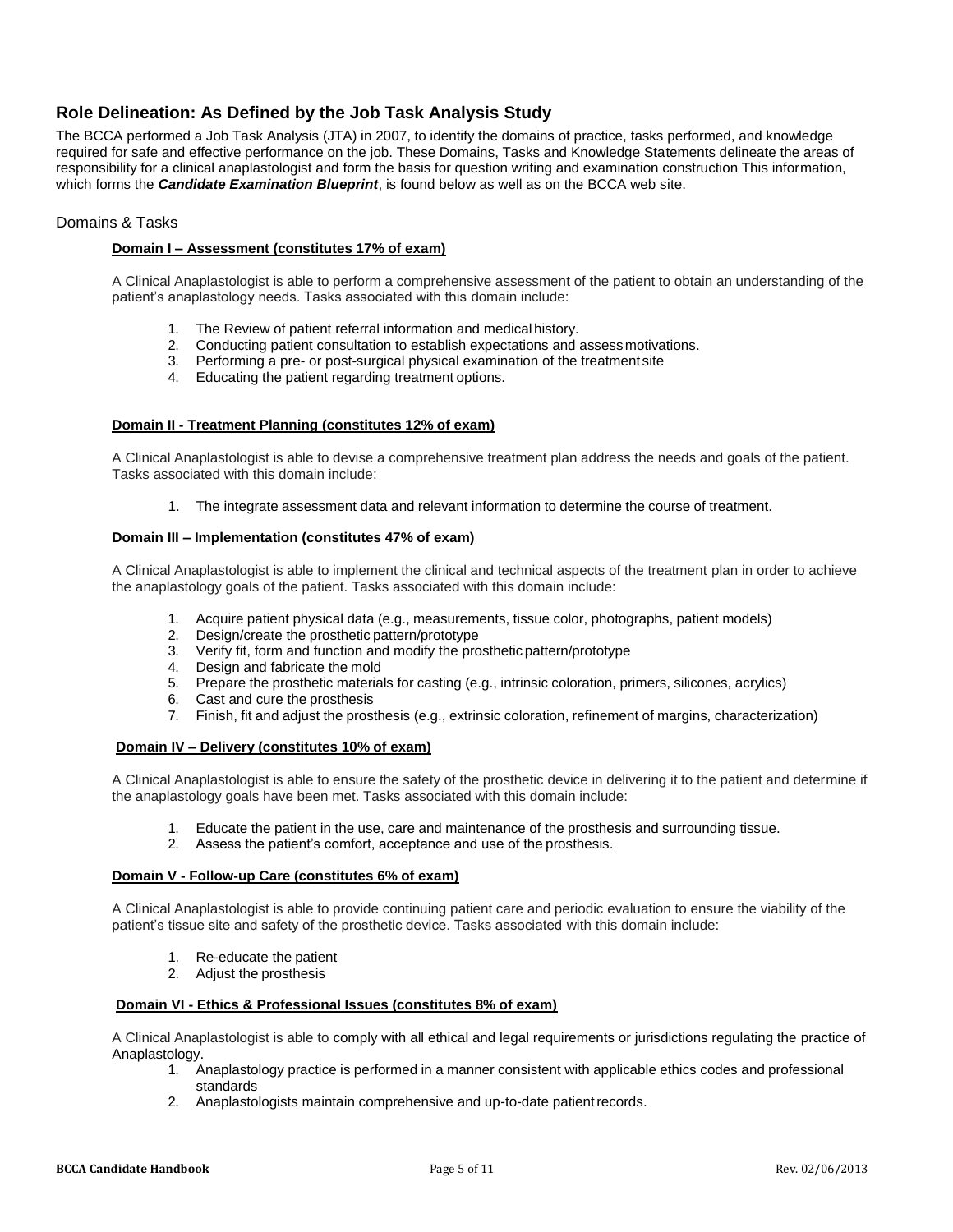# *Knowledge Statements*

Clinical Anaplastologists should have knowledge of the following content areas as they relate to the Domains and Tasks as specified in the Job Task Analysis.

*Knowledge of:*

- 1. Medical terminology
- 2. Anatomy
- 3. Roles of related health professions (e.g. ear, nose & throat, ophthalmology, plastic & reconstructive surgery, maxillofacial prosthodontics, O & P, etc.)
- 4. Prosthetic device terminology (e.g. midfacial, hemi-facial, upper facial, ocular, osseointegrated components, etc.)
- 5. Factors affecting treatment planning (e.g., diagnosis, etiology, treatment therapies, co-morbidities, prognosis, tissue mobility, and pathology)
- 6. Clinician interviewing techniques (e.g. active listening, appropriate questions to ask)
- 7. Patient barriers to communication (e.g. physical and mental disabilities, culture, language and how to address these)
- 8. Factors affecting patient motivation and expectations, and adaptability (e.g. psychological, social, behavioral, physical, and cultural)
- 9. Suspicious tissue (e.g. pathological, inflamed)
- 10. Infection control and sterile technique (e.g. hand hygiene, blood borne pathogens, standard and universal precautions, sterilization of instruments and products)
- 11. Tissue readiness for impression
- 12. Surgical outcomes conducive to achieving optimal prosthetic results
- 13. Treatment timelines
- 14. Treatment options (e.g. surgical vs. prosthetic reconstruction)
- 15. Retention strategies (e.g. advantages/disadvantages, adhesive, anatomical, mechanical, and osseointegrated)
- 16. Materials and products (e.g., adhesives, silicones, acrylics)
- 17. Prosthetic device fabrication techniques (e.g. mold making, casting, and finishing)
- 18. Risk factors (e.g., aspiration, claustrophobia, inappropriate materials, clinical limitations in performing intraoral or abutment changes, undercuts)
- 19. Surgical protocols (e.g. sterile field considerations, sterilizationprocedures)
- 20. Sculpting principles, design elements, and techniques (e.g. facial proportions, aesthetic principles, expression, texture, scale, and margin treatment)
- 21. Safe and effective use of laboratory equipment and materials (e.g. lathe, handpiece, oven, vacuum, and pressure chamber, chemicals)
- 22. Clinical photography
- 23. Impression procedures (e.g., positioning, site preparation, impression materials and osseointegrated components)
- 24. Color theory (e.g. pigment/additive light/subtractive color mixing, metamerism, heterogeneity, opacity, translucency)
- 25. Surgical guide use, fabrication, and sterilizationtechniques
- 26. Prosthesis care and maintenance protocols
- 27. Repair strategies
- 28. IAA & BCCA Code of Ethics
- 29. AAA Anaplastology Clinical Practice Standards
- 30. Medical charting guidelines

# **Common Anaplastology Services**

Anaplastologists provide custom made Class 1 & 2 medical devices that are non-weight bearing\*. Case examples are listed below by region.

*\* Subdermally implantable, intraoral, fingernails, wigs, and weight bearing prostheses are not considered for BCCA Certification Eligibility.*

| <b>Region 1: Facial</b>                       | <b>Region 2: Somatic</b><br>(i.e. Neck, Torso & Extremities) | <b>Region 3: Ocular</b><br>(Eye) |
|-----------------------------------------------|--------------------------------------------------------------|----------------------------------|
| Orbital                                       | Finger                                                       | Custom Indwelling Ocular         |
| Nasal                                         | Thumb                                                        | <b>Custom Ocular for Orbital</b> |
| Auricular                                     | Partial Hand                                                 | <b>Scleral Cover Shell</b>       |
| Upper Facial (orbit & cheek)                  | Toe (non-weight bearing)                                     |                                  |
| Hemi-Facial (nose, orbit & cheek)             | Partial Foot (non-weight bearing)                            |                                  |
| Midfacial (nose & cheek)                      | Filler prosthesis for soft tissue deficit                    |                                  |
| Osseointegrated Implant-retained (any facial) | $(i.e.$ calf, thigh)                                         |                                  |
|                                               | Breast/Nipple                                                |                                  |
|                                               | Genital (external device only)                               |                                  |
|                                               | Tracheostomal housing for speech valve                       |                                  |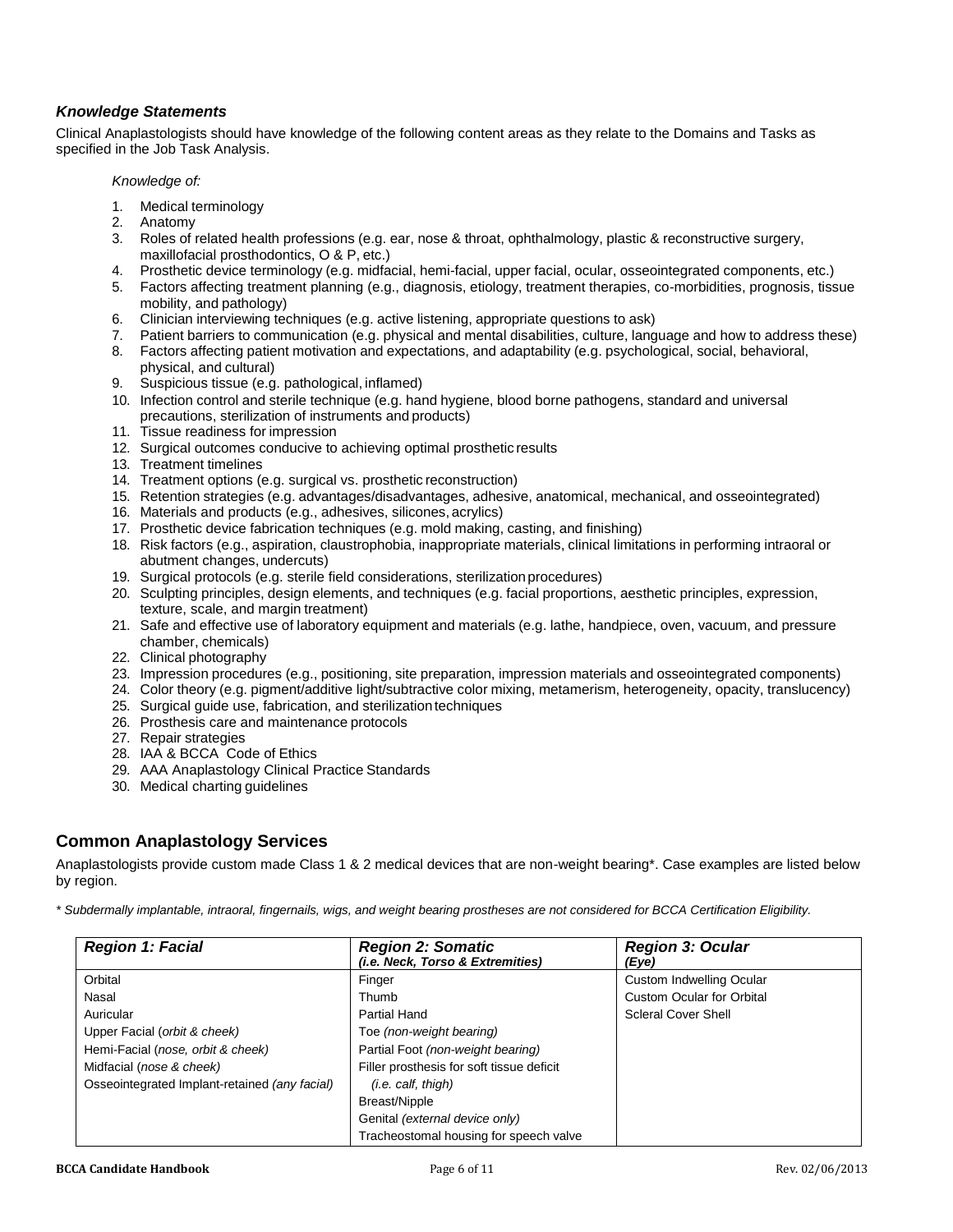# <span id="page-6-0"></span>**Future Developments**

The 2007 BCCA Job Task Analysis and resulting Scope of Practice research is the benchmark against which future improvements in the field of anaplastology may be measured. Certification is an important first step in the professionalization of anaplastology practices. Future improvements and innovation in conjunction with the establishment of accredited educational training programs will continue to re-define what it is that we do. Certification programs must require periodic recertification and establish, publish, apply, and periodically review policies and procedures for recertification. When this time comes, a new look at what defines the scope of practice for Anaplastology will be warranted.

# **Clinical Training Under Direct Supervision**

In order for a clinical anaplastologist to be eligible to sit the certification exam, they must be able to demonstrate accumulated clinical training under direct supervision. The following statement clarifies how direct supervision is to take place and the requirements are for both the trainee and supervisor.

#### Direct Supervision of Clinical Training

For the purposes of meeting BCCA certification eligibility requirements, trainees are required to provide clinical care under the direct supervision of a BCCA certified level clinical anaplastologist or professional fully licensed medical professional (i.e. Maxillofacial Prosthodontist, Surgical Oncologist, Otolaryngologist, Plastic Surgeon, Ophthalmologist, Oculoplastic Surgeon). While the supervisor does not need to be physically present in the clinic setting at all times, the supervisor must be available for consultation with the trainee throughout the provision of care. The supervisor *must* review the results and conclusions of the care*.*  The supervisor is ultimately responsible for the end result and quality of the care being delivered, but need not directly take part in any of the phases of treatment. The supervisor must ensure that the trainee is providing safe and effective patient care.

*Until January 1, 2013 clinical training may also be under the supervision of non-CCA clinical anaplastologist who graduated from one of the programs listed above, so long as the candidate documents that the supervisor has had at least 5 years of clinical experience. (Documented in the Supervised Clinical Training section of the Application).*

# <span id="page-6-1"></span>**Certification Exam Eligibility**

In order to qualify as a candidate for the BCCA certification exam, the first step consists of successfully meeting the following elements:

- **1. BCCA Eligibility Application Form** (*refer to BCCA Eligibility Application Form*)
- **2. Documentation of Educational & Training Requirements, including:**
	- a. Educational Coursework Requirements AND
	- b. Clinical Training under Direct Supervision
- **3. Documentation of Clinical Work Experience, including:**
	- a. Listing of Portfolio Clinical Cases AND
	- b. Narrative Presentation of 3 Detailed Cases\* AND
	- c. Detailed Cases Supporting Documents\*
	- d. PowerPoint Portfolio of 3 Detailed Portfolio Cases\* AND
	- e. PowerPoint Portfolio of 15 Concise Portfolio Cases\*
- **4. 2 Letters of Reference** (*refer to BCCA Letter of Reference Form*)

*For details of eligibility criteria to sit for the exam, please refer to the Certification Exam Eligibility Requirements, posted on the BCCA website a[t www.bcca-cca.org.](http://www.bcca-cca.org/) All applicants are responsible for understanding the BCCA eligibility requirements prior to submitting their application.*

# <span id="page-6-2"></span>**The Application Process**

**Step 1** Candidate submits the *BCCA Application for Eligibility*, application fee, and all required elements.

**Step 2** When notified of approved eligibility status, candidate registers for chosen exam date and submits exam fee.

**Step 3** Candidate receives confirmation letter and sits for the certification exam.

Candidates will find the complete BCCA certification eligibility requirements contained in the *Eligibility Requirements & Application for Eligibility* document from the BCCA web site. Candidates are to fill out the *BCCA Application for Eligibility* in its entirety and attest to the validity of all information provided. Payment as well as all supporting documents should be submitted as part of the application. *(i.e. CD-R with PowerPoint presentation of Portfolio Cases, Candidate Letters of Reference, and Diplomas/Certificates)***.**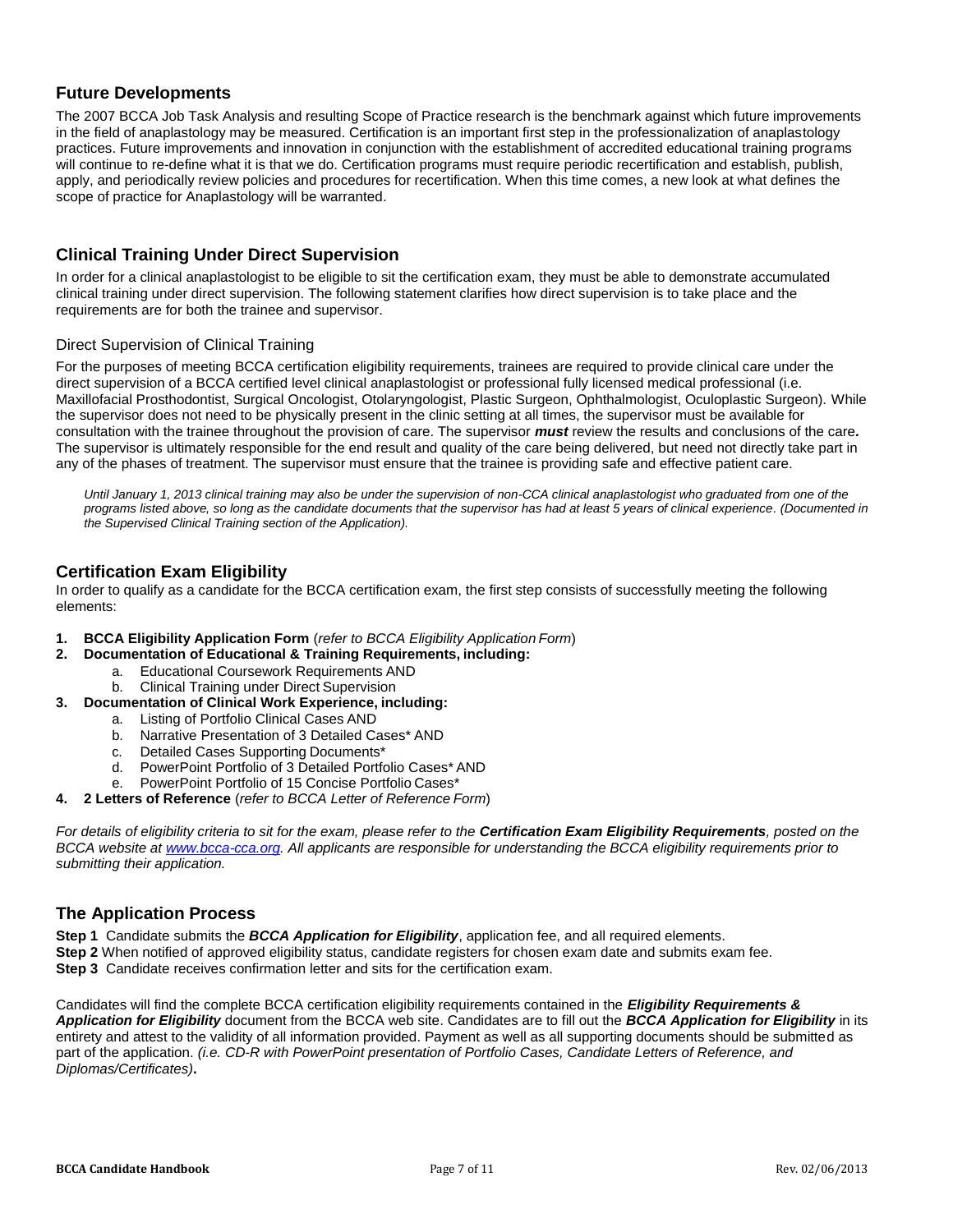# <span id="page-7-0"></span>**Non-Discrimination Statement**

The Board for Certification in Clinical Anaplastology and its Certification Program does not discriminate against an individual with respect to age, sex, color, race, religion, national origin, sexual preference, marital status or disability.

# <span id="page-7-1"></span>**Determining Candidate Eligibility**

Applications are reviewed by BCCA Board members and staff to determine candidate eligibility. The Board makes all eligibility determinations. Candidates must use their legal name when completing the application. All candidates are required to have an email address. Once a candidate's eligibility is approved he/she will be notified and at that time can register for the exam. Candidates have two (2) years from their application approval date to sit for the BCCA certification exam. Failure to sit for the exam within this time frame will require submission of a new application meeting all current fee and eligibility requirements.

#### Incomplete or Denied Application

If an application does not meet eligibility requirements, the applicant will be notified either via email or USPS mail. The notification will provide specific information regarding deficiencies with the application. If the candidate is notified that elements are missing from his or her application, he/she will have one (1) year to complete it or meet required elements without paying an additional application fee. After this one (1) year period, a new eligibility application and fee must be submitted.

#### Appeal of Denial of Eligibility

If the BCCA Board does not approve an application for educational and/or disciplinary reasons, the applicant can initiate an appeal. Appeals must be made in writing to the Chair of the BCCA. The applicant is responsible for demonstrating that the appeal should be granted. Appeals must be received at least 60 days before the exam registration deadline date. Failure to appeal within the allotted time will render the original decision final. The appeal will be decided in accordance with the *Rules for Appealing Decisions*, contained within *BCCA Code of Conduct & Administrative Procedures Manual*. The applicant will be notified in writing mail of the subsequent decision.

# <span id="page-7-2"></span>**The Exam Process**

Complete examination policies and procedures and application form are contained in the *Examination Policies & Procedures* and *Application for Eligibility* documents*,* available on the BCCA web site, or by request.

#### Requests for Accommodations

The BCCA complies with the relevant provisions of the Americans with Disabilities Act (ADA, 1990). Special arrangements can be made for candidates with disabilities by submitting a letter requesting special arrangements with the completed application. If your need for special accommodations becomes evident after you have submitted your application, please contact the BCCA in writing as soon as the need arises. A current letter from a medical specialist knowledgeable of the candidate's disability stating the specific needs of the candidate must accompany the completed application and letter of request. *The BCCA reserves the right to make the final determination of appropriate accommodations.*

# <span id="page-7-3"></span>**Exam Cancellation Policies**

If a candidate would like to cancel an exam for any reason, a written request must be submitted in writing to the BCCA. Cancellations must be confirmed with the BCCA at least thirty (30) days in advance of the scheduled examination or the examination fee will be forfeited. State your reasons for cancellation along with any documentation that will help us verify your circumstances. You will be contacted by mail regarding the status of your request for cancellation. Once the cancellation has been accepted by the BCCA, the candidate may either transfer his or her exam fee to an exam window within one year of cancellation, or receive an 80% refund of the exam fee. The BCCA contact information provided on the cover page of this document is to be used for this purpose.

#### Failure to Appear (No Show)

If a candidate fails to appear for an exam, the following policies will be enacted:

- 1) The candidates' application file will be maintained for a period of one (1) year. If a candidate has not attempted the exam in that one-year period, their application is voided and destroyed by a commercial document shredding company.
- 2) A refund is not issued. If a candidate attempts the exam beyond the one (1) year period after the missed exam, the candidate will be required to repay the exam fee.
- 3) The BCCA reserves the right to request additional evidence to support a candidate's reason for failure to appear.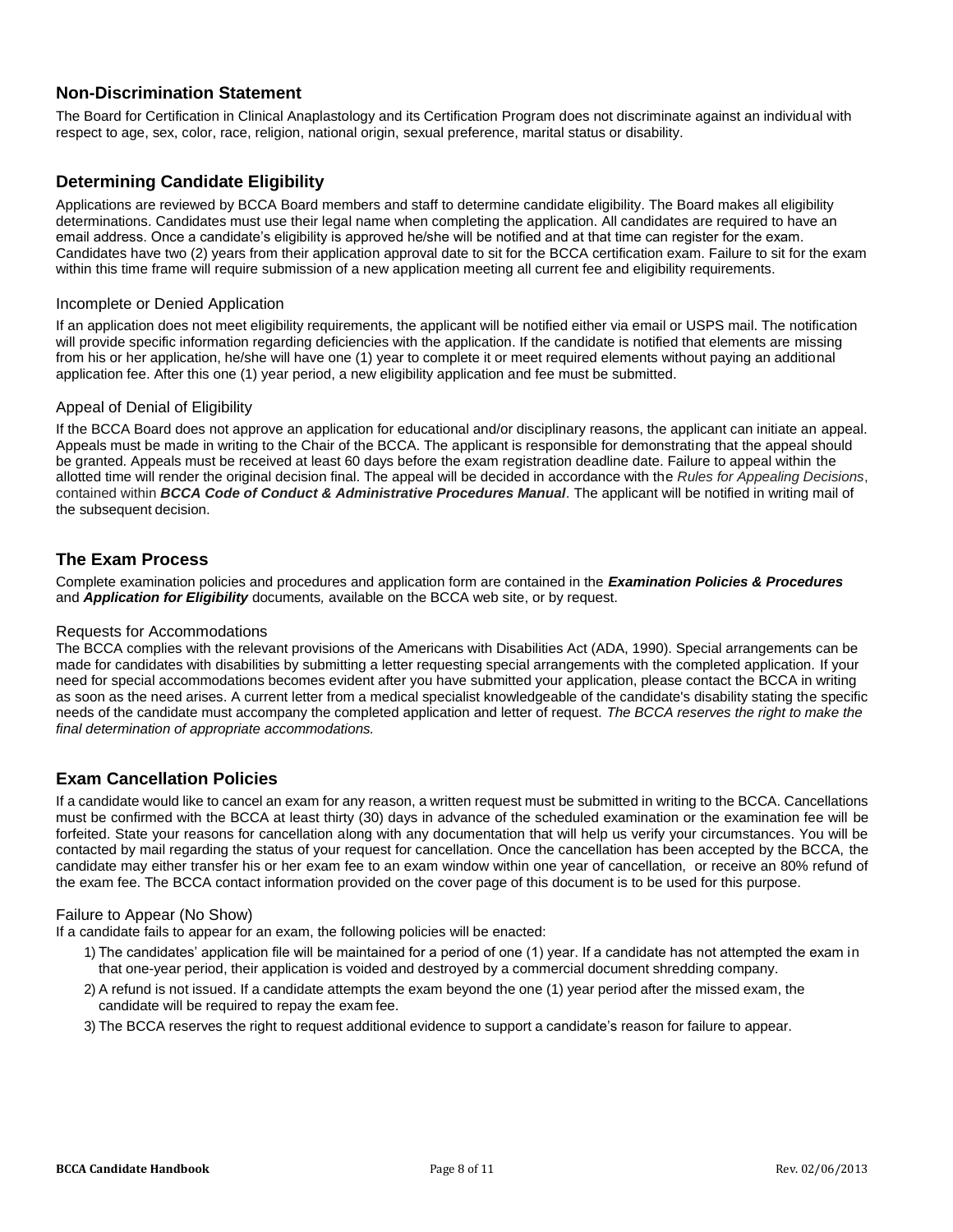#### Appeal of Exam Fee Forfeiture

An appeal of exam fee forfeiture will be considered in the case of emergencies and/or extenuating circumstances. The BCCA recognizes the following may be acceptable reasons for failing to appear without prior cancellation:

- Serious illness either you or an immediate family member
- Death in the immediate family
- Disabling accident
- Court appearance
- Jury duty
- Unexpected military call-up

An appeal must be made in writing to the BCCA. The appeal must be supported by appropriate documentation and must be received by the BCCA within thirty (30) days following the missed exam. The appeal will be reviewed on an individual basis. The BCCA reserves the right to request additional evidence to support a candidate's reason for failure to appear.

If the appeal is granted, the candidate's exam fee will be credited towards the next exam window.

# <span id="page-8-0"></span>**Re-Taking the Exam**

Candidates who fail the exam may retake the exam within two (2) years of their most recent exam attempt, without reapplying for eligibility. At the time of registering for the exam, the current exam fee must be paid. Failure to sit for the exam within this time frame will require submission of a new application for eligibility. When submitting a new application, candidates must satisfy the current eligibility and fee requirements.

# <span id="page-8-1"></span>**Completion of Certification**

An official score report will be provided within sixty (60) days of taking the exam. This will be delivered to the candidate by regular mail using the address given at the time of Exam Registration. Once the candidate receives notice of a passing exam score, he/she is considered certified.

#### CCA Credential

Certification is granted and a numbered and a BCCA Certification number awarded when a file is complete. The BCCA will send a postal letter or email to the newly certified clinical anaplastologist that includes the certification number and date. A certificate with the official BCCA embossed seal will be sent within 4 to 6weeks.

#### Records

The BCCA maintains the records of candidates who successfully pass the exam and complete their application file. The BCCA will not release information from the credential holder's file without written authorization or unless otherwise required by law or applicable administrative proceeding. The certification status of an individual is public information. The name, city, and state of the certified person, certification status (active in good standing, retired in good standing, certification lapsed, suspended or revoked), certification date, the cycle ending date, and reason no longer certified (if certification has lapsed or been revoked) may be released, including on the BCCA website.

# <span id="page-8-2"></span>**Preparing for the Exam**

The BCCA performed its first Job Task Analysis (JTA or Role Delineation) study in 2006 to identify the domains of practice, tasks performed, and knowledge required for safe and effective performance on the job as a clinical anaplastologist. These Domains, Tasks and Knowledge Statements formed the basis for question writing and examination construction. A more complete technical report regarding the JTA known as the *BCCA Examination Blueprint* is found on the BCCA web site. The resulting Domains of the JTA are as follows:

| Domains for Exam Questions               | % of Questions on Written Exam |  |
|------------------------------------------|--------------------------------|--|
| Domain 1: Assessment                     | 17                             |  |
| Domain 2: Treatment Planning             | 12                             |  |
| Domain 3: Implementation                 | 47                             |  |
| Domain 4: Delivery                       | 10                             |  |
| Domain 5: Follow-up Care                 | 6                              |  |
| Domain 6: Ethics and Professional Issues |                                |  |
|                                          |                                |  |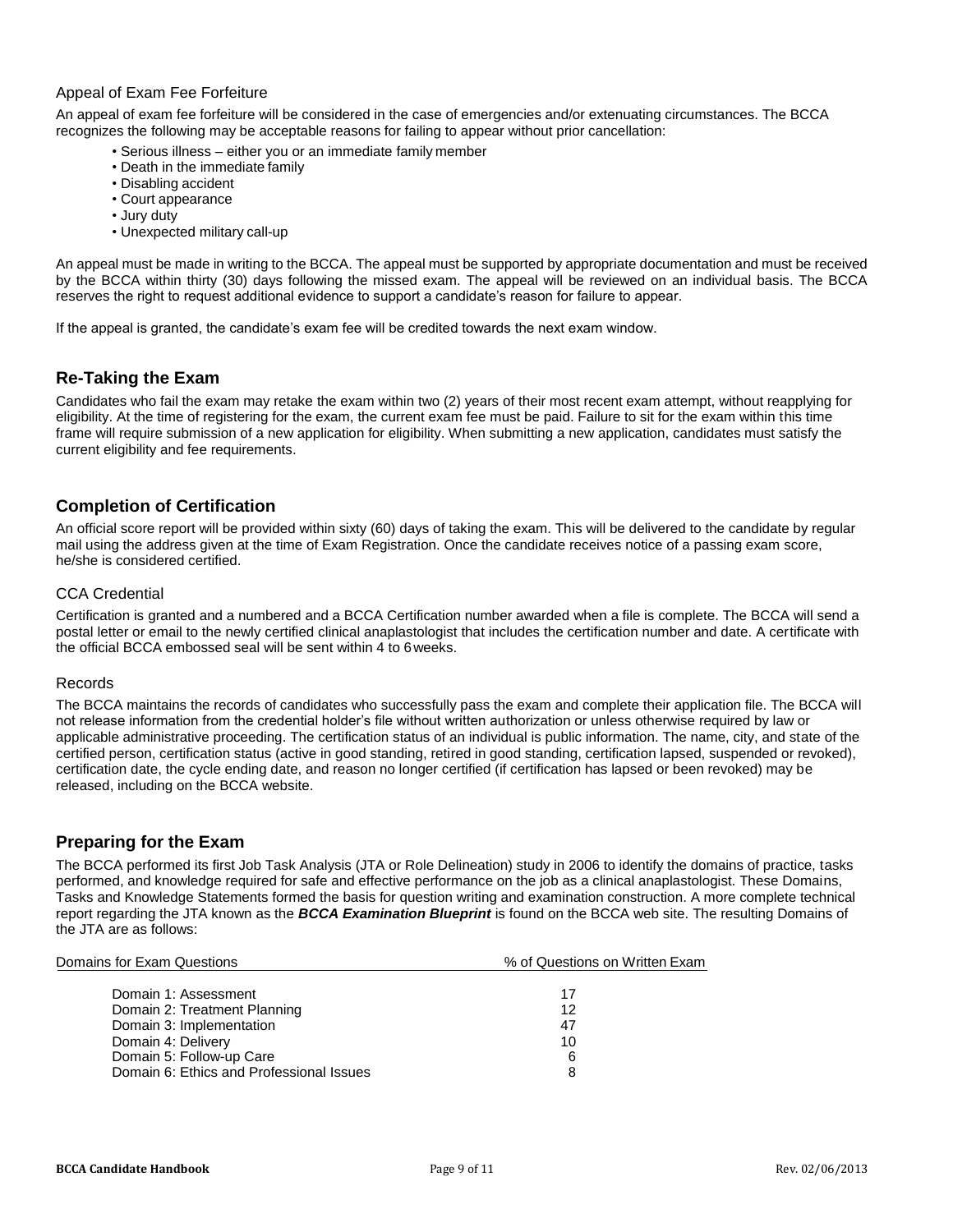#### Study Aids

The *BCCA Examination Blueprint* published by the BCCA may be used as a general guide to preparing for the exam. This document outlines the Domains, Tasks and Knowledge Statements which form the basis for examination construction. In addition, the BCCA has prepared a *Clinical Anaplastology Study Bibliography,* which lists of publications sources for certification exam items. Both the *Examination Blueprint* and the *Study Bibliography* are available on the BCCA web site.

The BCCA does not guarantee enhanced performance on the BCCA Certification Exam for those using any study materials.

# <span id="page-9-0"></span>**Candidate Records & Confidentiality**

#### Candidate Records

All candidates to the BCCA program will have a separate folder dedicated to their documents (i.e. eligibility form and supporting materials, certification exams, electronic score cards). Documents may include physical as well as electronic files. Storage of these documents will generally be at BCCA Headquarters, although, parts or the whole of the documents (or photocopies thereof) of an individual's file may be distributed to appropriate committees of the BCCA as required. If such distribution of documents to BCCA committees occurs, it is understood that once the documents are no longer needed, they are to be returned to BCCA Headquarters.

Records pertaining to eligibility and exam registration will be kept for a period of six (6) years following a pass score for the exam. Exam scores (in the form of a database file) as well the Unique ID database will be kept on record in perpetuity. Exam booklets and electronic score cards will destroyed after a period of three to six (3-6) months after the next administration of exam. Any records relating to misconduct, ethical violations, or disciplinary actions will become part of the permanent record of the individual. Records of any correspondence between individuals and BCCA Headquarters (or visa versa) will also be retained for a period of 6 years, unless deemed frivolous in nature.

#### **Confidentiality**

Each applicant's documents, including eligibility application materials as well as examination results are held as confidential material by the BCCA board unless otherwise required by applicable law or pursuant to legal advice. However, the Board retains the right to update a listing of certified individuals so that the interested parties may make informed choices about providers according to certification status. The listing will provide the following information:1) Name of individual, 2) Date certified, 3) Date recertified, and 4) Active or Inactive status. It is the policy of the BCCA to prohibit disclosure of an individual's application for eligibility, test scores, or any or all information specific to the individual without their written permission, or unless required to by law.

# <span id="page-9-1"></span>**Recertification & Continuing Education Requirements**

The BCCA recognizes that professional development in anaplastology does not end with the passing of a test and awarding of the credential. Practice of Clinical Anaplastology requires the constant renewal of knowledge and experience in the areas technology, materials science, clinical practice and regulatory compliance as they relate to the field. The mission of the continuous education awards program is to encourage and upgrade the ongoing learning experiences of the CCA through the renewal of certification.

There are three components required for recertification for certificants to remain "Active in Good Standing":

- 1. Yearly payment of renewal fees.
- 2. Accrual of sixty (60) Continuing Education Units (CEUs) during the five (5) year renewal cycle, and submission of a completed "Certification Renewal Verification Log" which documents those Continuing Educationactivities.
- 3. Remain in compliance with the BCCA Code of Conduct.

Complete procedures for recertification (renewal), and professional development activities requirements are contained in the *Recertification Requirements and Guidelines for Certified Clinical Anaplastologists*, available on the BCCA web site.